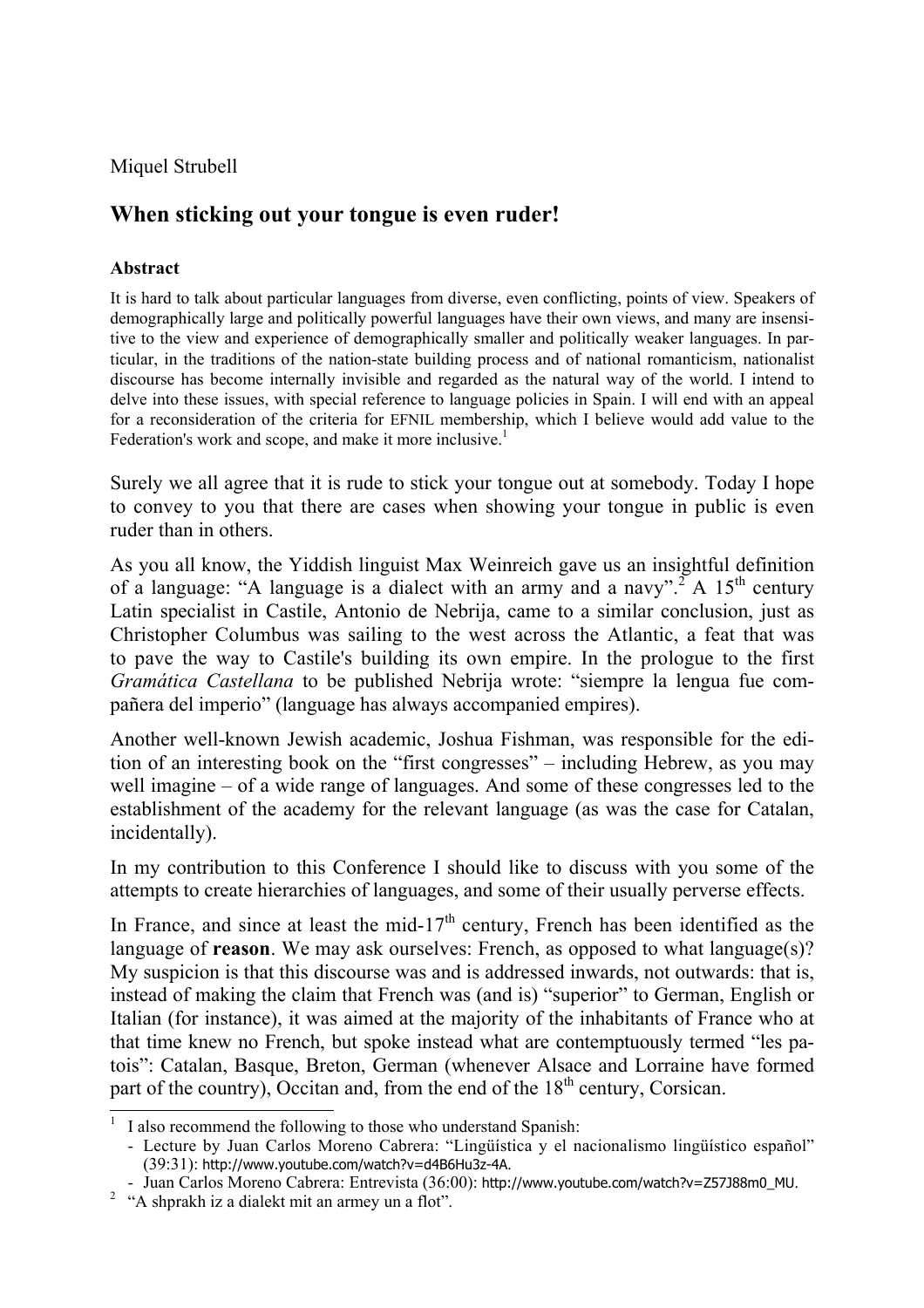Speaking differently from the dominant majority has always given rise to reactions. Barbarians<sup>3</sup> were identified as such by the Greeks, who regarded their language(s) as what in English we call "babble".<sup>4</sup> This, incidentally, is why the Berbers now prefer their language to be referred to by a more neutral word, *Tamazight*. A similar process occurred to the people in the north of Scandinavia, who prefer Saami to the term "Lapps", a word which came to be scornfully used by their immediate neighbours. A first conclusion here is obvious: it is not the language itself which is under attack, the attack is social, against the people that speak it. Ironically, prejudice can continue even if a people abandon their language completely: it is sufficient for someone to be identified as belonging to such and such a group for that person to continue to be the object of prejudice.

Recent events in the Balkans remind us that the **name** given to a language is of course a political issue. Why else would the split between what for academics still refer to as Serbo-Croat have taken place? Why else would "Macedonian" have appeared, when Bulgarians see it as not significantly different from their own language? Why else would the first "Bosnian" grammar books be published, also not long after independence? These developments lead to differentiation, a search for "genuine" words and expressions that the "other language" does not have, or to scripts that write the same words differently. Such attempts may at times seem laughable, but they are closely interwoven with issues of group (that is, political) identity. They help to create or reinforce political and group borders. They help the difference(s) between "us" and "them" to become more visible.

In any growing territory in which integration is taking place there is more and more movement of, and contact between, people who speak differently. This nearly always takes place in the larger cities (which become larger mainly because of the arrival of new inhabitants). The way people speak in such circumstances obeys the law of linguistic convergence, which is again social rather than linguistic. However, elites tend not to converge with other social classes: even without having to formally propose it, the way the elite speaks comes to be seen, and then to be more or less formally chosen, as the "correct" way of speaking, and others are expected to conform to it. This is Weinreich's army and navy effect.

# **1. Linguistic fragmentation**

In many integrating states linguistic continua are found, and most of the population speaks what in modern terms we would call "varieties" of the same "language". This seems to be declining: in Denmark I am told that the  $20<sup>th</sup>$  century saw the end of geo-

<sup>&</sup>lt;sup>3</sup> "Such words as βάρβαρος, βαρβαρίζειν, βαρβαρισμός, βαρβαριστί, βαρβαρόγλωσσος, βαρβαροστομία, βαρβαροφωνεῖν, and βαρβαρόφωνος are indeed often used for indiscriminate gibberish or broken Greek, generally referring to non-Greek speakers, βάρβαροι, but this does not mean that the Greeks thought all non-Greeks spoke the same language. It is true that Strabo suggests that the word βάρβαρος may have originated in onomatopoeia, but he says this in a context in which he refers to the characteristics of various different (non-Greek) languages." (Wasserstein/Wasserstein 2006, 2). 4

<sup>&</sup>lt;sup>4</sup> One internet source defines *babble* as "inarticulate speech, such as was used at the building the tower of Babel" (http://en.wiktionary.org/wiki/babble). The same source gives Dutch *babbelen*; German *bappeln*, *bappern*; French *babiller*; Italian *babbolare*.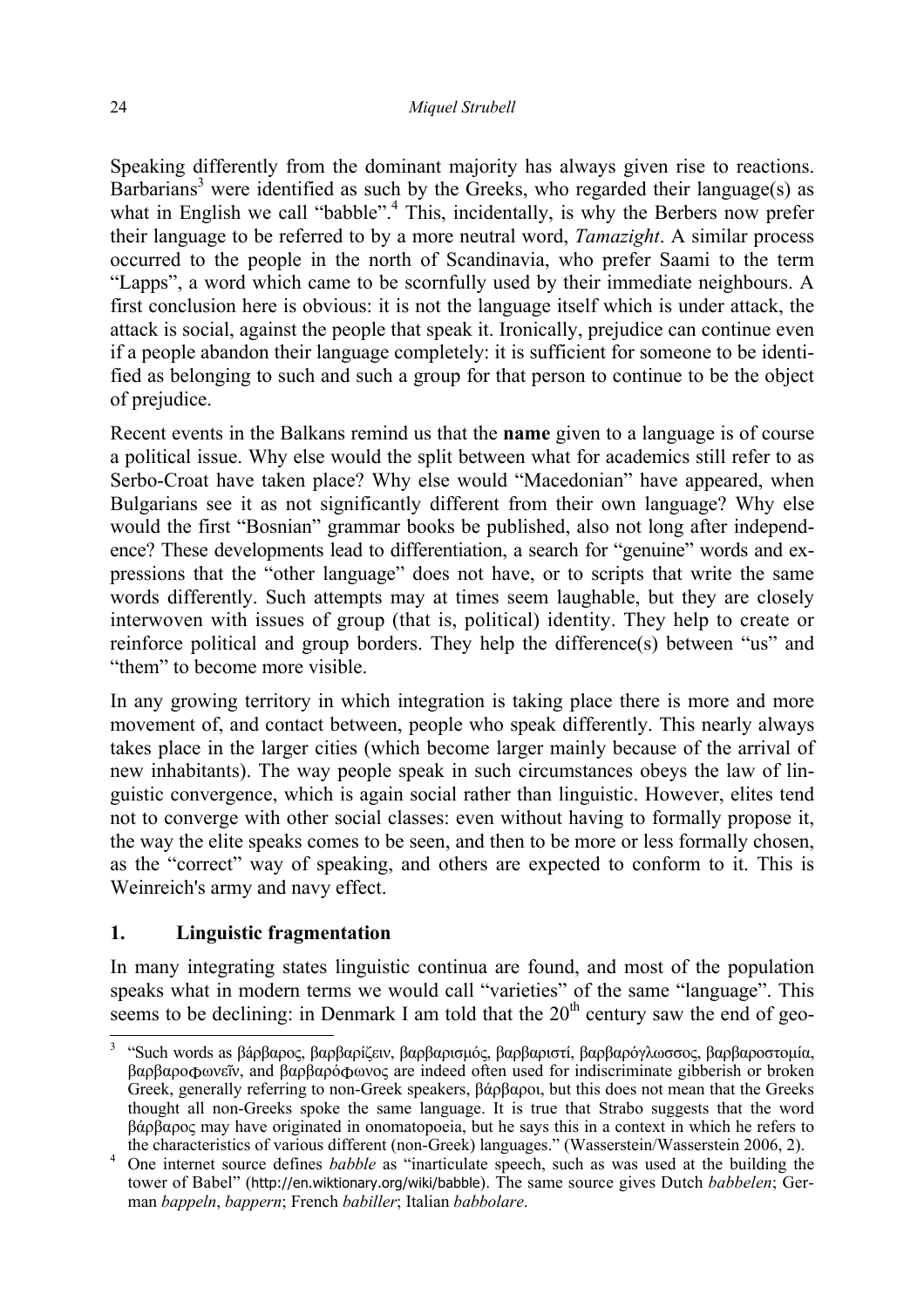graphical differences, and all Danes now speak like the Copenhageners. But for others the "standard" language means learning a very different language: German-speakers in south Tyrol or Alsace, Basque-speakers in France and Spain, Welsh-speakers in the UK. When a particular speech form is not the basis for wider communication (in modern parlance, when it is not an "official" language), over time it tends to fragment into local forms, and any contact with speakers of other forms will more and more be in the standard language, not in their own, which therefore ceases to have a unified form. It ceases, in effect, to **need** a unified form for a function which it no longer serves, because the function has been usurped by another language. This has happened to Catalan and Occitan, for instance, both being spoken over very wide areas and in several countries. Over time speakers have come to refer to the way they speak by naming it after the local place name: Provençal, Languedocien, Béarnais, Gascon (indeed, the very term "Occitan" is relatively new, as you know); or *rossellonès*, *mallorquí*, *valencià*, *tortosí*, *empordanès*, for Catalan. This is not a banal process, and has political and social consequences. If in the Valencian region the academic word for their language ("Catalan") is used outside educational circles, we may find people hotly denying they speak Catalan, and claiming that "Valencian" is quite different. And as recently as 1986, the language census in southern Catalonia (the district of Tortosa) revealed a fair number of generally aging inhabitants who acknowledged they could understand Catalan but claimed they couldn't speak it (Strubell 1989). For them, their own language was "tortosí", while "Catalan" was what Catalan television presenters and news readers spoke!

Unlike the Balkan phenomenon, in cases such as Catalan and Occitan this name-giving is a result of the **lack** of power. The impact of the standard (official) language leads to language shift, and also to a growing influence on the structure and vocabulary of these language forms. Only in very isolated linguistic islands (such as the Walzer German-speakers in northern Italy, or Occitan-, Greek- or Albanian-speaking villages in central and southern Italy) does that form survive, protected in a relatively "pure", that is archaic, state.

Note that many speakers of these marginalised languages object to the process of developing a shared standard, whereas they are quite happy about the existence of such a standard in the language that is threatening or displacing their own!

The positive side of the processes of standardisation undertaken by many of these languages in the past century or so, is that they are responses to a social need: their introduction into domains such as the media, education or officialdom from which they had been previously excluded.

**Physical** distance can, of course, lead to fragmentation. So it is odd that North Americans have never claimed they speak "American", the word "English" never being put in doubt. Indeed, Sir Winston Churchill is widely quoted as having described Britain and America as "two great nations divided by the same language" (though I have failed to find the exact citation. It is also attributed to Oscar Wilde, though it seems he actually wrote, in *The Canterville Ghost*, that "We have really everything in common with America nowadays, except, of course, language".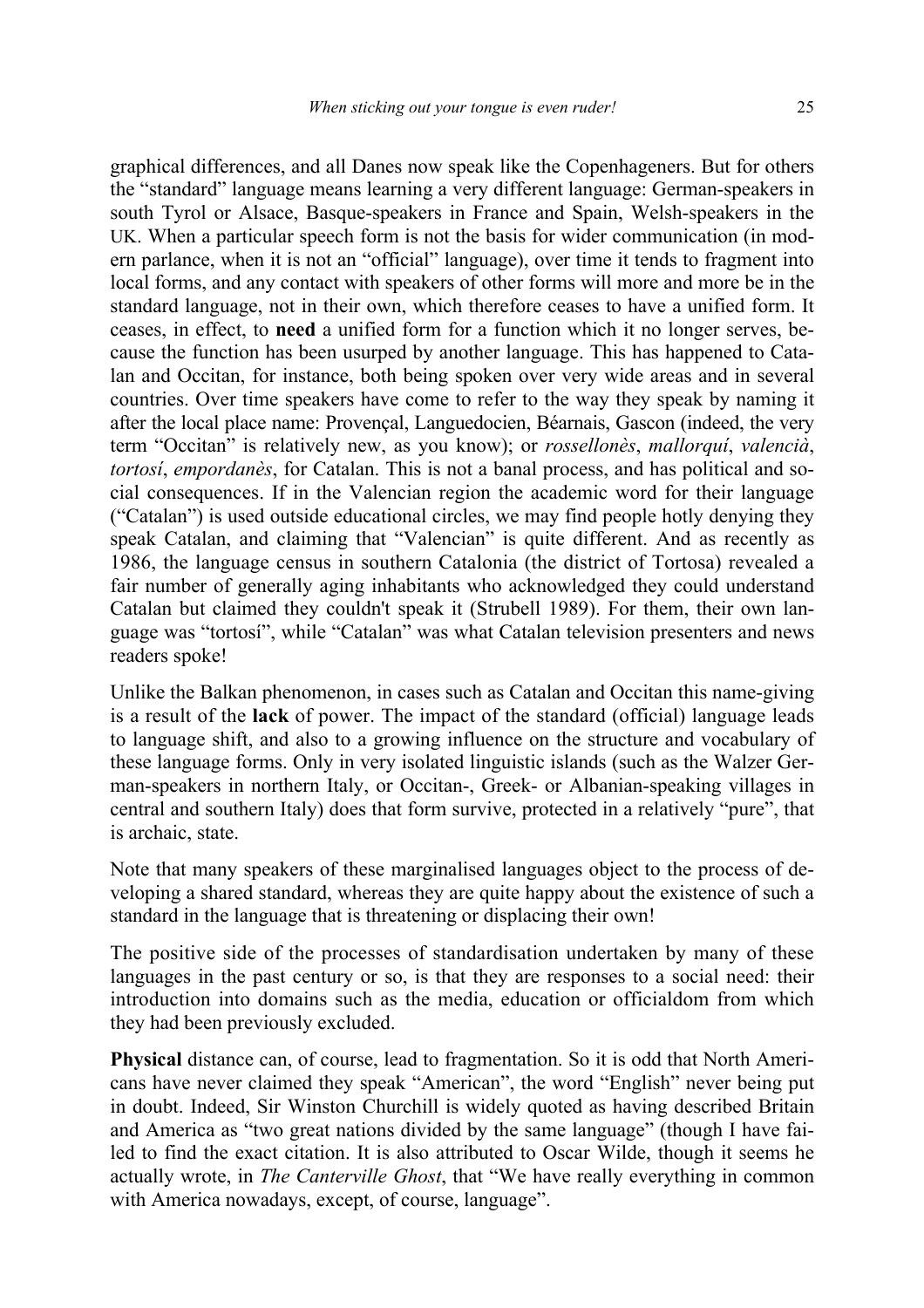At the same time, it is curious how many South Americans reject the use of the term "Spanish" to designate the language they speak; they prefer the word "Castilian" instead. This is, again, "simply" a matter of the name of the language – yet it is closely related to identity issues.

# **2. Languages and European integration**

Europe has for fifty years been undergoing a process of integration, both through the Council of Europe and, increasingly, through membership of the European Union. This is forcing member States to rethink the role of language, and languages, in their own countries and in national discourse. Only members of the European Parliament and of the Council of Ministers are adamant in protecting what they see as their personal right to be monolingual. They argue (and they have a good point!) that in order not to give anyone else an unfair advantage when it comes to effective communication, such as negotiation and persuasion, everyone has to be able to put their case in the language they speak best. This makes it essential to ensure that translation and interpretation into and out of every single "official and working language of the institutions of the European Union" is freely available to them. But even they pay lip service to what everyone else in Europe sees as essential for a competitive future: the need for each citizen to acquire a good command of several languages, other than their own language. This is the 1+2 objective first formulated, I believe, when madame Cresson was Commissioner for Education and Culture. It was logical that the French (with the support of the Germans) would do their best to ensure that English would not become the only foreign language learned in schools across Europe: only thus could their languages have a good chance of keeping a strong foothold in schools, competing with each other – and not with English, an impossible task and a lost cause almost everywhere – for a fair portion of the **second** foreign language "cake".

Returning to the institutions of the European Union, may I first get on my hobby-horse and criticise the misuse of terms used to refer to the languages included under Regulation No. 1 (1957) of the Council (Strubell 2007). They are not "official European Union languages" or "official Community languages",<sup>5</sup> far less "official European languages". Such terms can be found in Union documents in which the official status of these languages has been the basis of listing languages to be included in programmes. Exceptions to this norm (such as the inclusion of Irish and Luxemburgish in the former Lingua programme) had to be individually justified, with reasons that would not open the floodgates to other languages, some of which have many, many more speakers – and learners across Europe - than others on the list). I shall return to the Lingua programme shortly.

Over a period of time, the number of "official and working languages of the institutions of the European Union" (the correct term, though I admit that the expression is unwieldy!) grew from the highly manageable initial four to the current 23 (am I right?). Well, coping with 23 languages is probably "unwieldy" too! But right from the start, the internal working of the Commission and the Council, largely involving

 $5\quad$  E.g. http://eacea.ec.europa.eu/static/en/overview/lingua\_overview.htm.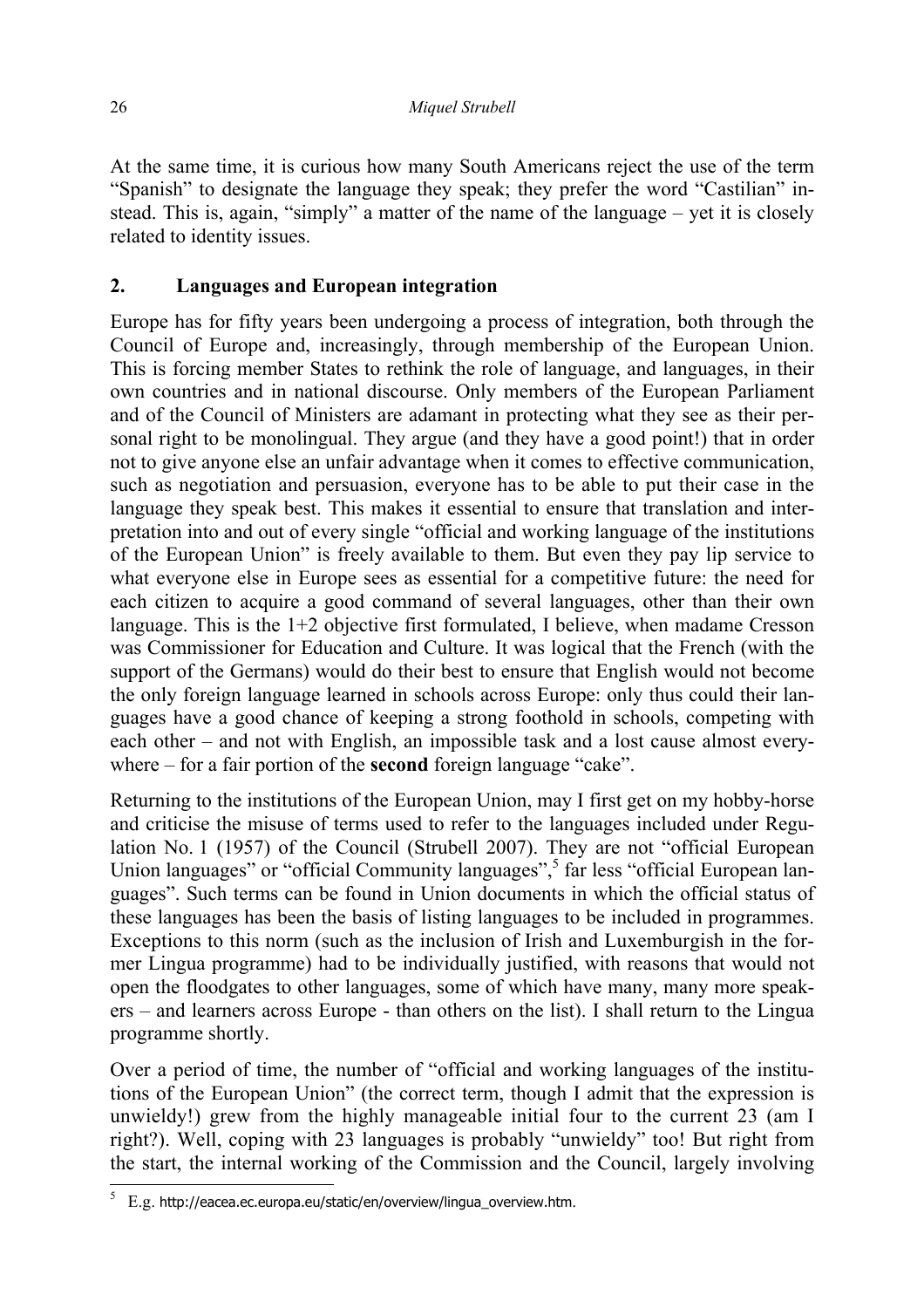the drafting of documents, was not equally in all four languages (French, German, Italian and Dutch). I know of no early studies, but several (e.g. Quell 1997; Lenaerts 2001) found that an overwhelmingly high proportion of EU internal documents were in English or French, and a small minority in German. Virtually no other language was used, even at that time. The imbalance is not only in internal work of the two institutions. Other EU agencies (such as the Research and Patents offices) unblushingly use a limited number of languages, and have won several European court of justice cases in order to continue being able to do so. Unless I'm mistaken (and correct me if I am wrong) the Commission's press office uses five languages in its events, having backed down on a proposal to drop Spanish from this already short list.

The conclusion is this: despite a series of European Parliament resolutions and Council and Commission statements to the effect that all languages are equal (or at least, the 23 languages!), in practice the Union itself has been developing a hierarchy of languages. Even in regard to the official and working languages of the institutions of the European Union - that is, leaving aside the so-called "regional and minority languages" - in the words of Lenaerts (2001):

the current situation shows no marked improvement over the language problems perceived from the very start. With every accession of new Member states, it again becomes painfully clear that the democratic principle of Regulation No. 1 is a far cry from the undemocratic reality apparent from a consistent stream of complaints and a string of reports re-investigating the problem.

Calls have been made, from Catalonia at least, for the privileged languages (whose industries are powerful generators of wealth and employment) to economically compensate those that are "disenfranchised" by this hierarchy, and whose speakers have to invest time and energy to learn the privileged languages.

## **3. The "minoritisation" of majority languages?**

The speakers of some languages (quite a few, in fact) are beginning to experience a phenomenon that speakers of what many call "minority" languages are all too familiar with. Is "minority" a feature of the language itself (as in "Romance languages"), or of the speakers of the language (as in "immigrant languages")? There is probably no simple answer. What is clear is that it is not a reference (or at least, a direct one) to the size of a language's dictionary! We can probably get closer to the meaning of the word if we paraphrase Weinreich's definition thus:

A "minority" language is spoken by a people without an army and a navy.

Returning to Weinreich's text, if a language has an army and a navy, it has – almost by definition - a right to be regarded as a "majority" language… where the army and the navy are.

Thus a political frontier can radically change the status of a language in a particular area and, as a result, of its speakers there. Hungarian is the official language of Hungary, to be sure: but what about the several million speakers of the same language that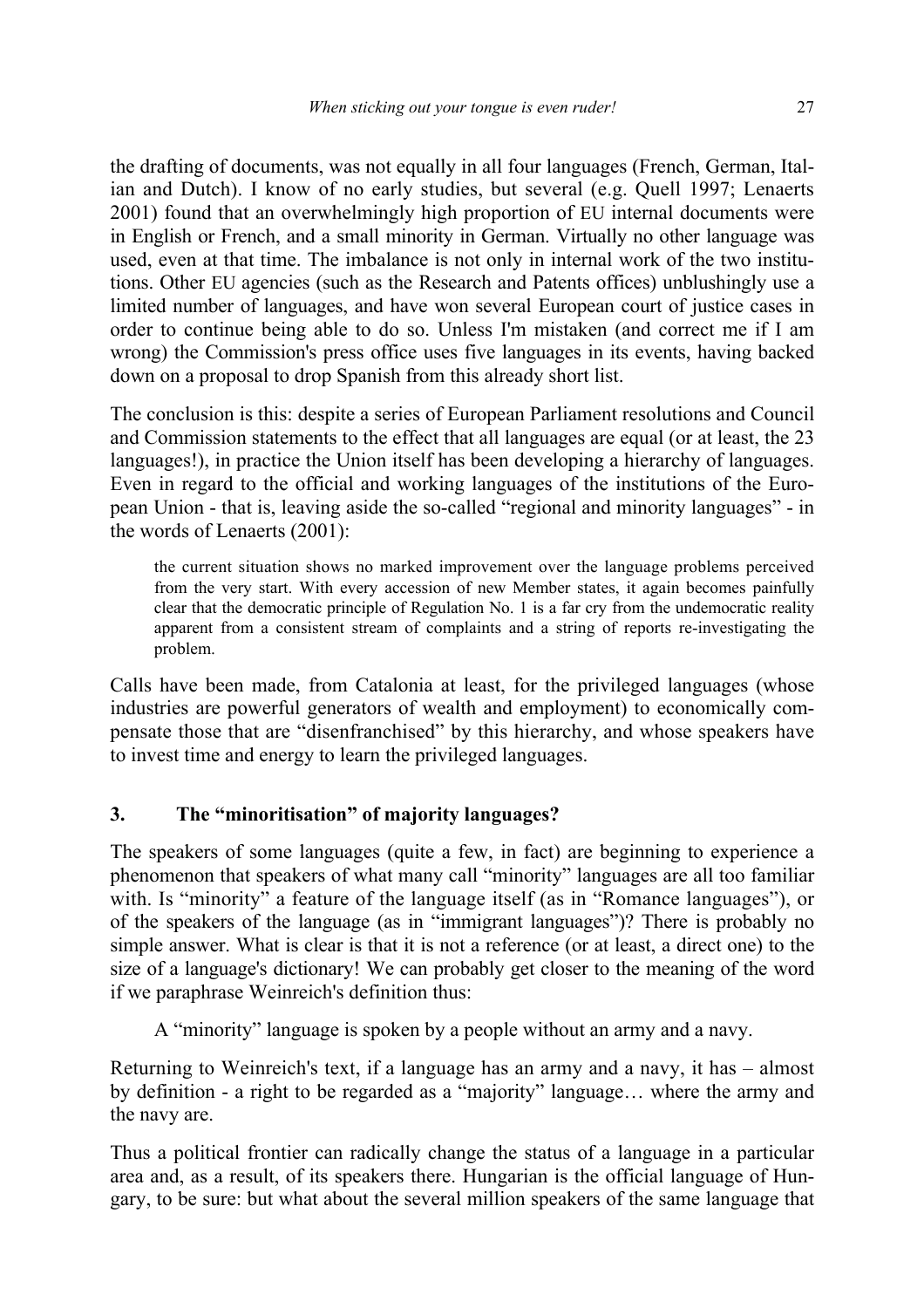live across the present borders of Hungary, in neighbouring countries such as Slovakia, Romania, Austria or Serbia and Herzogovina? In these other countries they are speakers of a language which is **not** the official language of the country. Is their national loyalty suspect, for that reason? Some may feel it is, and this is a first step towards xenophobia. I shall come back to this later. Here, my point is that it may be impossible to convey what belonging to a minority actually means, to someone who belongs to the hegemonic, or dominant, culture of their country. I am absolutely certain that belonging to a minority has psychological (or more exactly, socio-psychological) correlates. It is very unlikely that a majority member can appreciate this on the basis merely of a perception of a threat to the status, within an integrated Europe, of many "national" languages.

Nevertheless, the progressive breaking down of linguistic monopolies in a number of domains (such as research, telecommunications, etc.) is raising the alarm in several countries, and this issue may be raised by other speakers at the Conference.

# **4. Banal nationalism**

This inability to perceive the nature of the relationship between a hegemonic language (and culture) and a subordinated language (variously referred to as "lesser-used language", "regional language", "minority language", etc.) is closely related to what Michael Billig (1997) has called "banal nationalism". The member of a hegemonic culture is generally quite unaware of her (or his) nationalistic perspective. It seems quite "natural" to display behaviour, and to hold values and beliefs, with regard to her (or his) own nation, that are exactly equivalent to those held by members of a neighbouring, even hostile, country. Into how many wars have opposing armies marched, invoking the help of the same God: a divine quandary indeed! In the same vein, any member of a "minority" or marginalised group within the same state is likely to be perceived, and therefore portrayed, as a deviant. Using a language other than Spanish (like Catalan), in some parts of Spain, is perceived as a deliberate affront, an aggressive act going against "common sense" and the rules of courtesy… like sticking out your tongue!

For now, let us bear in mind Kymlicka's valuable contribution to the topic, in which he rejects the neoliberal argument that minority groups (such as the constituent nations of America, or national minorities in Europe) need no special legislation to protect them in a liberal democracy. He argues convincingly (to my mind) that such groups (but not, perhaps, immigrants) have a perfect right to ensure that they are protected from the mainstream culture of the majority, and this may include – quite legitimately - legislation and other positive discriminatory measures. In Spain Catalonia's language legislation is often attacked by right wing Spaniards, who would never describe themselves as nationalists, and who may be blissfully unaware of the existence of several hundred laws and norms, many very recent, that make the use of Spanish compulsory. They may be unaware of this, or even be quite happy with it.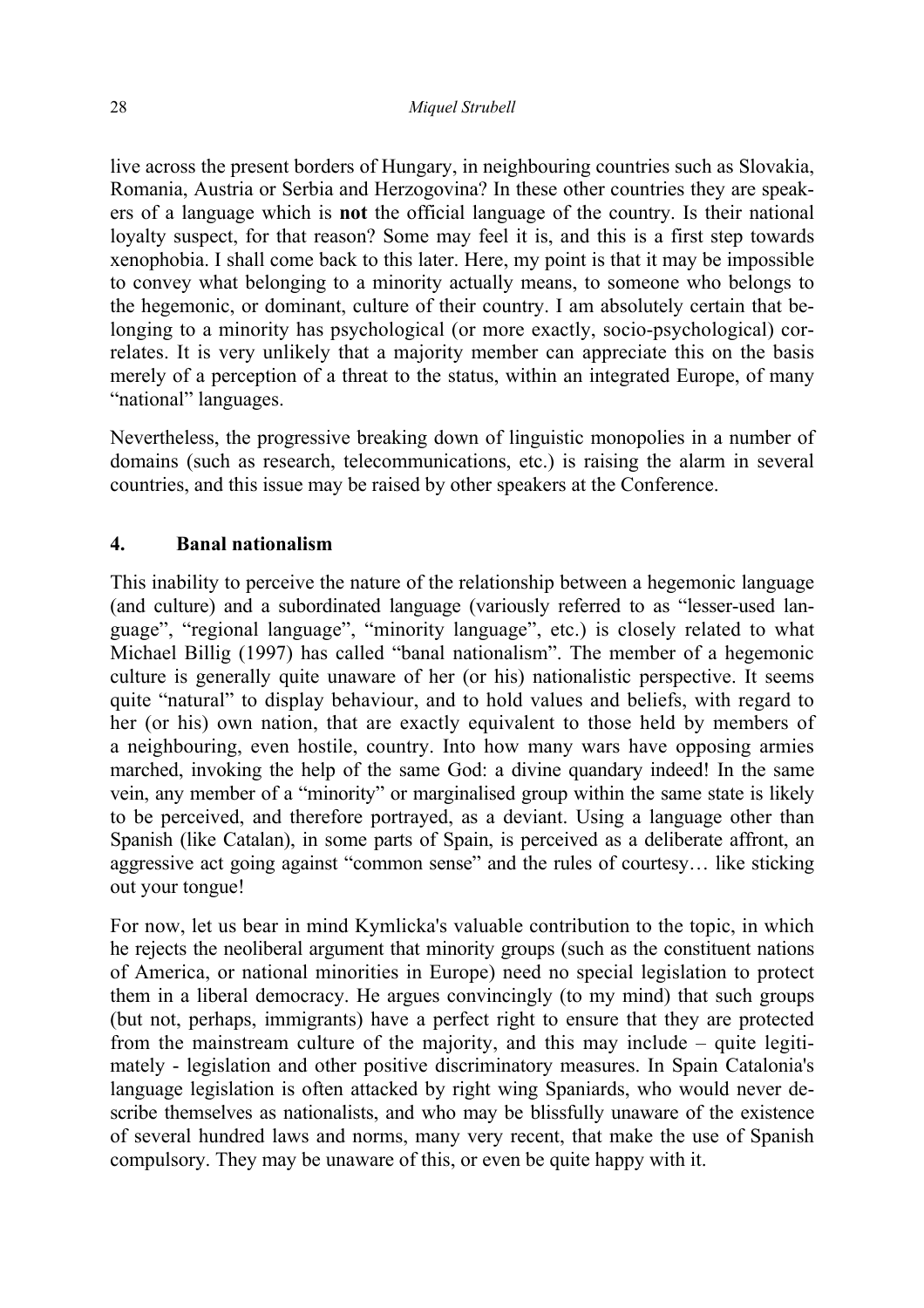Whenever I come to this point. I quote a beautiful graphic, and neat, statement by a Frenchman whose identity escapes me. The fact that it has been attributed to at least eight authors probably attests to its popularity. Though not originally devised to take into account language legislation, it is still appropriate:

Entre le riche et le pauvre, entre le fort et le faible, c'est la liberté qui opprime, et la loi qui affranchi (or libère).

It is quite legitimate, in short, for positive measures to promote a threatened language. Not to do so is to expose it to erosion from the dominant language and culture. In metaphorical terms: maybe a sheep and a lion **can** live together in the same cage - but you can be sure that the sheep won't sleep at night!

It is in the European context that affirmations about the purported superiority of any given language are most easily shot down. Would anyone accept that "English is the language *par excellence* of freedom, of culture and of creation", or that "El español es la llengua por antonomasia de la libertad, de la cultura, y de la creación"? Well, in fact these are adaptations of a statement by a Frenchman, written not in the throes of the Enlightenment but in 2004, by the French Ministre de la Culture et de la Communication: "Le français est par excellence la langue de la liberté, de la culture et de la création" (Donnedieu de Vabres 2004).

The clash between linguistic ideologies, which is so very, very visible to students of the relationship between majority and minority languages, is now very clear in the attempts to develop a new, much more collaborative view of languages in the European Union.

As I said before, the issue is one of power and status. Languages sometimes fall between the two, however. Why has Ireland not ratified the European Charter for Regional and Minority Languages? Nominally, for the same reason as Greece: "no minority languages are spoken here". But in effect, because the status of Irish as the national language and the first official language is incompatible with its public recognition as a minority language. Again, please correct me if I'm mistaken.

The criterion that was applied to Irish for it to become a "Lingua" programme language, despite not being official at EU institutional level, was purely bureaucratic:

Whereas there is a specific need to encourage the teaching as foreign languages of all official languages of the Communities, together with Irish, *one of the languages in which the Treaties establishing the European Communities are drafted*, and Letzeburgesch, a language spoken throughout the territory of Luxembourg [...]. (Lingua Programme Council Decision 1989)<sup>6</sup>

Note that the criterion for including Letzeburgesch was carefully chosen to ensure no other (that is, no "minority") language could claim the same status; it is perhaps significant that it did not say that Letzeburgesch was official throughout the member state (Strubell 2007).

 $\overline{\phantom{a}}$ 6 89/489/EEC: Council Decision of 28 July 1989 establishing an action programme to promote foreign language competence in the European Community (Lingua). Official Journal L 239, 16/08/1989, 24-32. http://eur-lex.europa.eu/LexUriServ/LexUriServ.do?uri=CELEX:31989D0489:EN:HTML.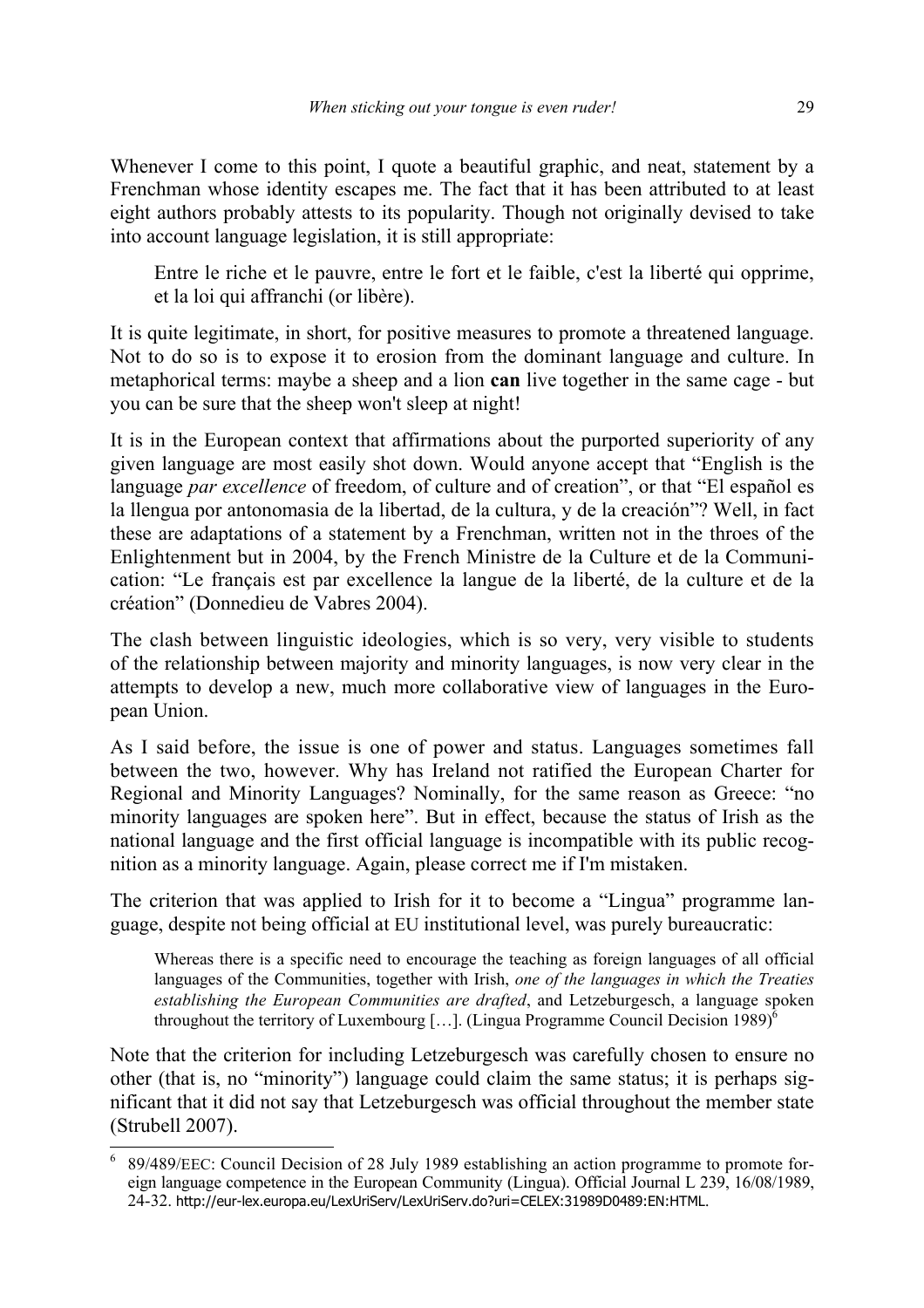Basically, then, every member of the European Union sitting round the table wanted their own language included in the list of Lingua languages. This was (perhaps part of) the cost of obtaining their vote in favour of the programme.

# **5. Invisible ideologies**

But power has another perverse consequence that I should like to discuss with you today. Being the sole language of the administration of a country leads to choosing to use it becoming automatic, or taken for granted. The very discourse behind it becomes invisible, in fact. Juan Carlos Moreno Cabrera, who holds a Chair in General Linguistics at the Universidad Autónoma de Madrid, is the author of a book which has been very successful, at least in non-Spanish-speaking parts of Spain: *El nacionalismo lingüístico. Una ideología destructiva*. His book claims that from a linguist's point of view, only one language is politically driven by what he describes as "linguistic nationalism", and that is Spanish. Given that the language policies of Catalonia and, to a lesser extent, Galicia and the Basque country, are periodically subjected to onslaughts through the press, the radio and other media, it was timely to hear the considered opinion of a Spaniard who is not regarded as being an active partner in these sterile but bitter controversies.

In a nutshell, two ideologies can be evoked to defend or promote a language in contact with another. This has been studied by Susan Gal and Kathryn Woolard (2001) through two concepts: **Authenticity** and **Anonymity**.

The ideology *of Authenticity* locates the value of a language in its relationship to a particular community. That which is authentic is viewed as the genuine expression of such a community, or of an essential Self. Within the logic of authenticity, a speech variety must be perceived as deeply rooted in social and geographic territory in order to have value. [In some circumstances "the significance of the authentic voice is taken to be what it signals about who you are, more than what you say"] (Woolard 2005, 2)

In contrast to minoritized languages, hegemonic languages in modern society often rest their authority on a conception of *anonymity*. The disembodied, disinterested public, freed through rational discourse from the constraints of a socially specific perspective, supposedly achieves a superior "aperspectival objectivity" that has been called "a view from nowhere" [quote from Nagel (1986), M.S.] [...] Anonymity is attributed not just to publics but also to public languages. We have seen that a minority language like Corsican gets no authority from sounding like it is from "nowhere". But dominant languages do. (Woolard 2005, 3-4)

## Woolard concludes that

Sociolinguistic case studies have shown how an ideology of anonymity allows institutionally or demographically dominant languages to consolidate their position into one of hegemony […] which allows their superordinate position to be naturalized, taken for granted, and placed beyond question. (Woolard 2005, 4)

For Gal and Woolard, this is a highly political issue, going well beyond linguistics.

The standard language, usually best instantiated in print, defines (and legitimates) a political territory, sometimes precisely because it is not spoken by any actual group [...] and [...] is "devoid of ethnic inflection" (Gal/Woolard 2001, 8, quoted by Frekko 2009, 71-72)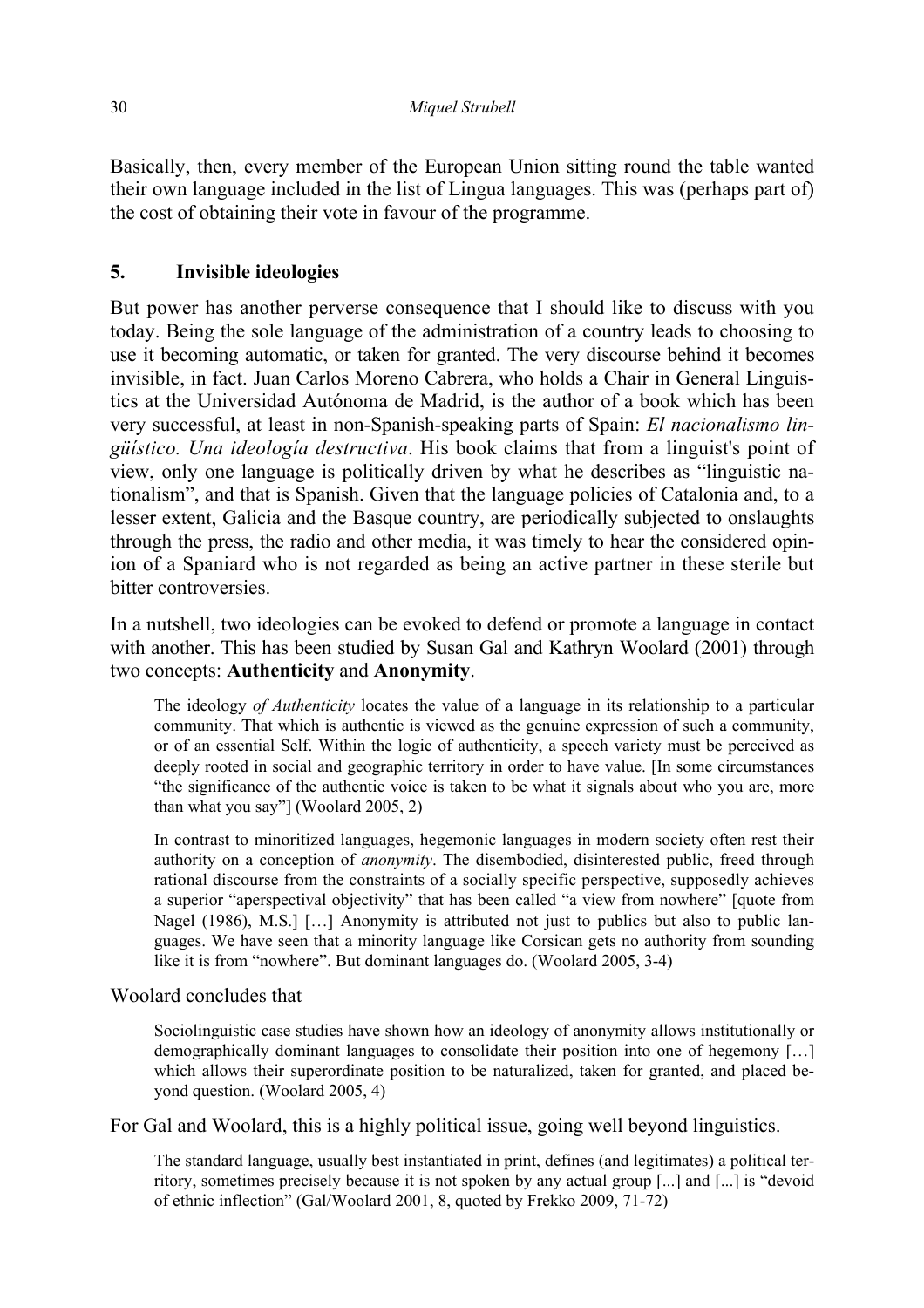Once a language gets into this "anonymous" position, its hegemonic status becomes invisible, unquestionable, taken for granted. And attempts to provide a framework (social, economic, political…) in which a so-called minority language can survive are doomed to be attacked. The very use of a particular language may be seen as **rude as sticking out your tongue.** All the more so when, as often occurs, the language of the minority is the hegemonic language, across the border, of a neighbouring state. Members of such a language community, rather than being regarded as an opportunity for international cooperation and trade, may be seen, instead, as potential traitors. An uncomfortable situation, which Alsatians, for instance, have avoided by insisting that their language (which is virtually identical to the language spoken just across the river in Germany) is most certainly NOT German.

## **6. EFNIL and the other languages of Europe**

I come to my final question: why should EFNIL close its doors to the official academies of other European languages, merely on the grounds that they are not "official and working language of the institutions of the European Union"? I shall state the case for Catalan (natively spoken in four European countries, by over eight million people, with a literary tradition dating back at least eight centuries, widely used as an official language, and also in the media, the education system at all levels, etc. and with a unique top level domain on the Internet,  $.CAT<sup>7</sup>$ ). Other languages can also put in a strong case. But allow me to choose Catalan to illustrate my point.

Our own Academy is the *Institut d'Estudis Catalans*, a member of the **International Union of Academies** (IUA), $^8$  an organisation founded in 1919 with the following objective:

"To encourage cooperation in the advancement of studies through collaborative research and publications in those branches of learning promoted by the Academies and institutions represented in the IUA: philology, archaeology, history, the moral, political and social sciences."

"Le but [...] est la coopération au progrès des études par des recherches et des publications collectives, dans l'ordre des sciences cultivées par les académies et institutions scientifiques participantes: sciences philologiques, archéologiques et historiques, sciences morales, politiques et sociales."

Since then Catalan delegates in the IUA have included (among others) Pere Bosch i Gimpera, Lluís Nicolau d'Olwer, Ramon Aramon, Josep Ainaud de Lasarte and, currently, Josep Guitart. Even when the Institute had to survive in a semi-clandestine state under the Franco regime, it still remained a member of the IUA.

 $\overline{\phantom{a}}$ 7 The domain got the green light on September  $16<sup>th</sup>$ , 2005. According to a recent report (personal communication from Joan Soler i Martí, of WICCAC, 27/9/2009), 38,000 websites now use this

TLD.<br><sup>8</sup> http://www.uai-iua.org/english/delegates/delegates\_s\_en.asp.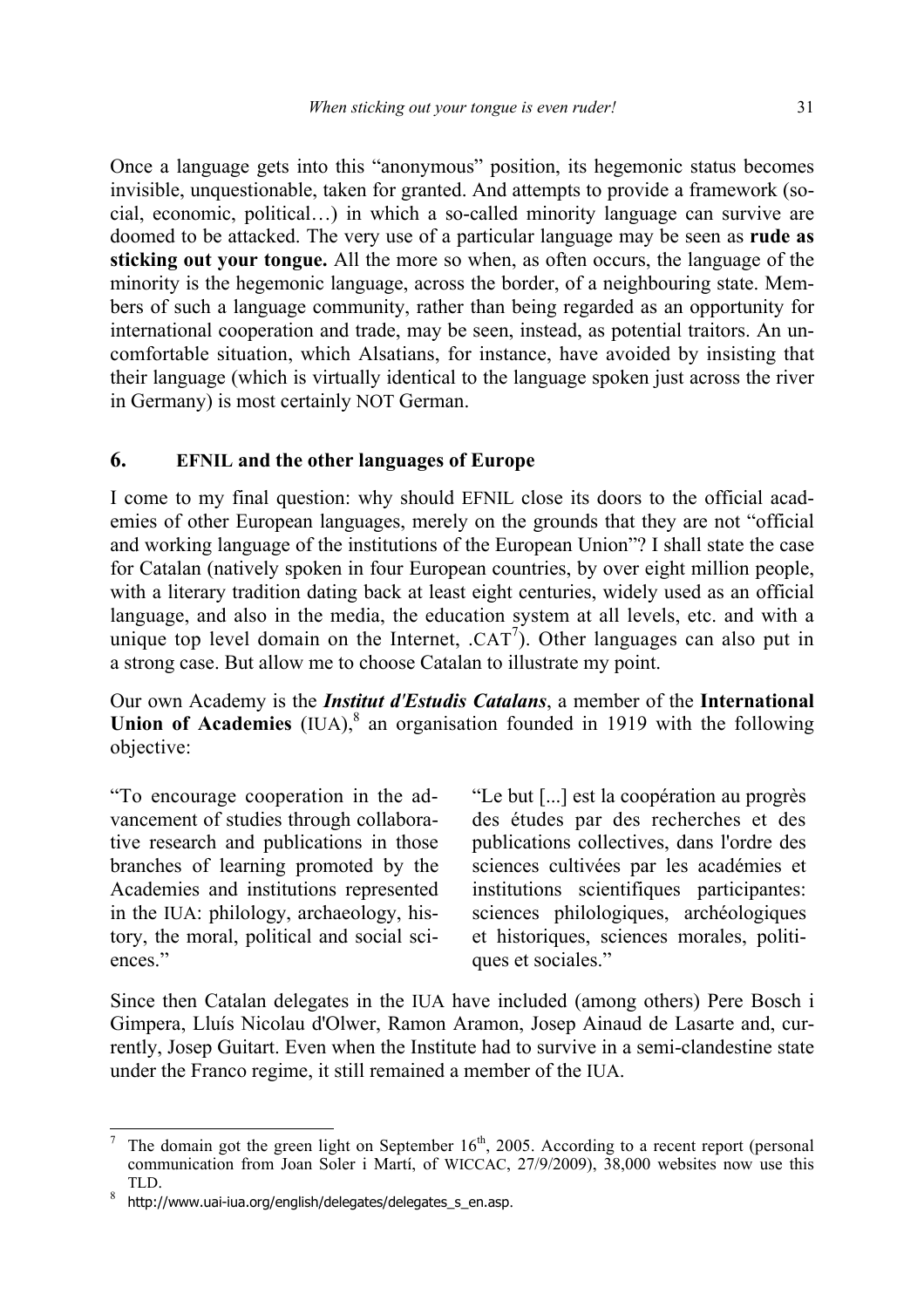It is not irrelevant, I think, to point out that the following European organisations belong to both the International Union of Academies and to EFNIL:

- Bulgarian Academy of Sciences,
- Hungarian Academy of Sciences,
- Accademia della Crusca (Italy),
- Institut Grand Ducal (Luxembourg),
- Polska Akademii Nauk (Poland),
- Academia Româna,
- Slovenská Akadémia Vied (Slovakia).

It is also to my mind significant that a number of countries are represented in EFNIL by several organisations: Austria, Germany, Hungary, Italy, Latvia, Lithuania, Romania and the UK.

Article 1 of your Constitution states that

The European Federation of National Institutions for Language is a body consisting of the central or national institutions for research, documentation and policy relating to the officially recognised standard languages within the states of the European Union ("EU"), called Federation Members. (EFNIL Constitution Article 1)

Inasmuch as Catalan, Basque and Galician are "officially recognised standard languages" which are not the object of study of Spain's "central or national institution" devoted to language, but have their own institutions spanning international borders, in two of the three cases, an invitation to them would, I'm sure, be in the mutual interest of all concerned.

## **7. Conclusion**

Catalans feel that we share many of the challenges facing other medium-sized languages, that we can learn from their experience… and perhaps share with them some of our own experience. As a graphic example of this: on this very day, November  $5<sup>th</sup>$ , the second of three sessions is being held in Barcelona on the subject "The challenges facing medium-sized language communities in the  $21<sup>st</sup>$  Century". It is the turn of Latvian, Estonian and Hebrew linguists to explain their experience.

Thankfully, the days of outright repression of languages and their use seem to be over. Children are no longer scolded in the classroom for speaking their own language, nor are teachers threatened with unemployment or sanctions if they use theirs even in the playground. But this does not mean to say that all of Europe's languages are now politically or socially equal: and there are still parts of Europe where conflict on account of language is present. There are still parts of Europe where using a particular language is perceived as being as rude as sticking out your tongue.

All this should help to break down the conceptual barriers that have created hierarchical divisions between languages... and in the case of subordinated languages, their speakers as well. These conceptual barriers are in themselves big obstacles to be over-